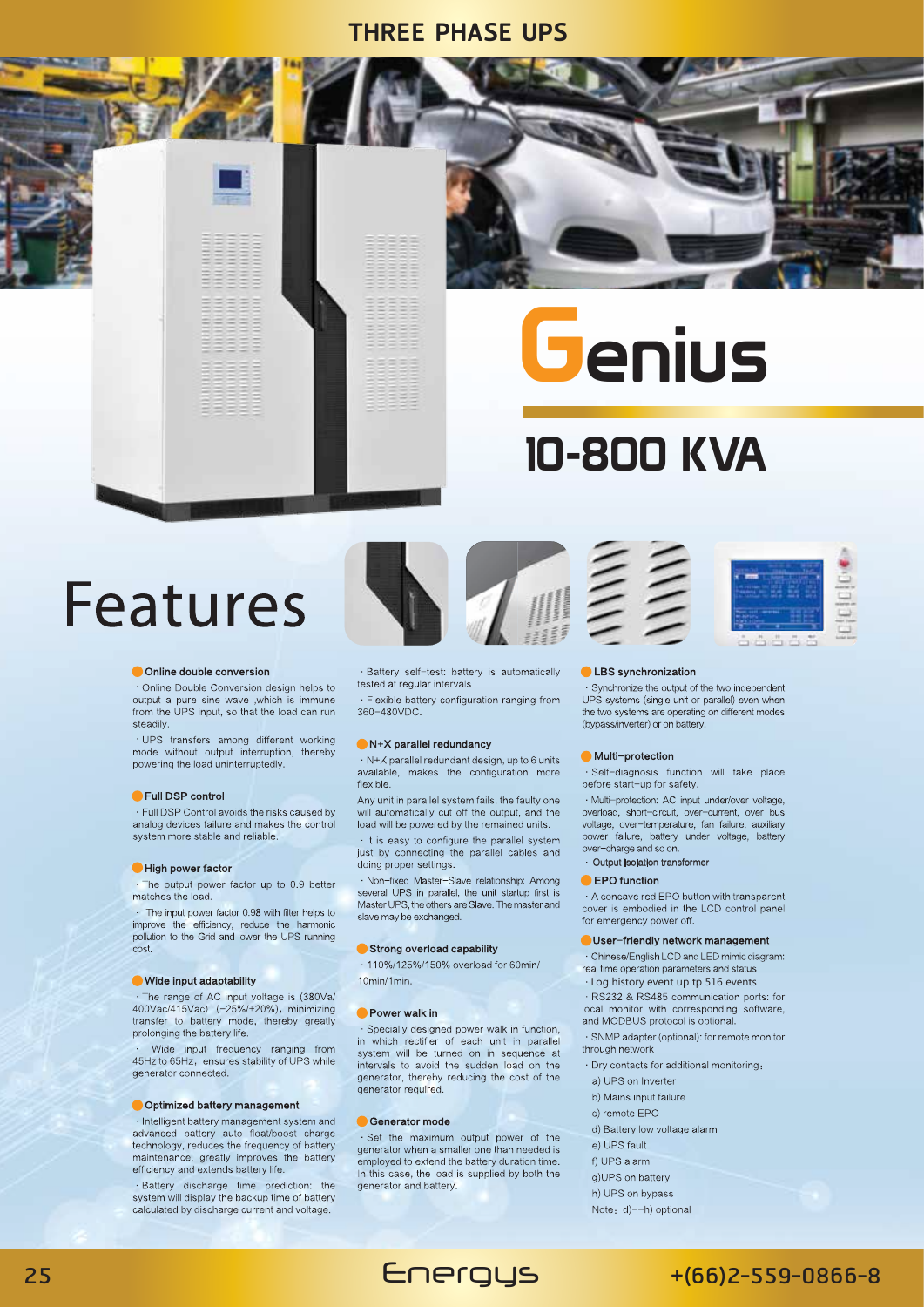# Genius 3/3 10-80 KVA Specification

| <b>Model</b>                  | <b>3GCT3-10K</b>                                                                            | <b>3GCT3-20K</b>  | <b>3GCT3-30K</b>  | 3GCT3-40K             | <b>3GCT3-60K</b>  | <b>3GCT3-80K</b>  |  |  |  |  |
|-------------------------------|---------------------------------------------------------------------------------------------|-------------------|-------------------|-----------------------|-------------------|-------------------|--|--|--|--|
| <b>Capacity (VA/WATT)</b>     | 10KVA/9KW                                                                                   | <b>20KVA/18KW</b> | <b>30KVA/27KW</b> | <b>40KVA/36KW</b>     | <b>60KVA/54KW</b> | <b>80KVA/72KW</b> |  |  |  |  |
| <b>Input</b>                  |                                                                                             |                   |                   |                       |                   |                   |  |  |  |  |
| Nominal Input Voltage         | 380/400/415Vac, (3Ph+N+PE)                                                                  |                   |                   |                       |                   |                   |  |  |  |  |
| Input Voltage range           |                                                                                             |                   |                   | (380-25%, 415+20%)Vac |                   |                   |  |  |  |  |
| Input Frequency range         |                                                                                             |                   |                   | 50/60Hz (±5Hz)        |                   |                   |  |  |  |  |
| Input Power factor            | ≥0.98(with filter)                                                                          |                   |                   |                       |                   |                   |  |  |  |  |
| <b>Bypass</b>                 |                                                                                             |                   |                   |                       |                   |                   |  |  |  |  |
| <b>Bypass</b>                 | 380/400/415Vac                                                                              |                   |                   |                       |                   |                   |  |  |  |  |
| Voltage                       | Upper limit: +20% (+10%, +15%, +20% adjustable)                                             |                   |                   |                       |                   |                   |  |  |  |  |
|                               | Lower limit: -40% (-10%, -20%, -30%, -40% adjustable)                                       |                   |                   |                       |                   |                   |  |  |  |  |
| <b>Bypass Frequency range</b> | 50/60Hz ± 10% (±2.5%, ±5%, ±10%, ±20% adjustable)                                           |                   |                   |                       |                   |                   |  |  |  |  |
| Transfer time                 | Mains to Battery: 0ms; Mains to Bypass: 0ms                                                 |                   |                   |                       |                   |                   |  |  |  |  |
| <b>Output</b>                 |                                                                                             |                   |                   |                       |                   |                   |  |  |  |  |
| Output Voltage                | 380/400/415Vac                                                                              |                   |                   |                       |                   |                   |  |  |  |  |
| Voltage regulation            | ±1%                                                                                         |                   |                   |                       |                   |                   |  |  |  |  |
| <b>Output Frequency</b>       | 50/60Hz(±0.05)                                                                              |                   |                   |                       |                   |                   |  |  |  |  |
| <b>Crest Factor</b>           | $3:1$ (Max.)                                                                                |                   |                   |                       |                   |                   |  |  |  |  |
| Harmonic distortion (THDv)    | <3% with linear load                                                                        |                   |                   |                       |                   |                   |  |  |  |  |
| Efficiency                    | $>89\%$<br>$>90\%$<br>$>91\%$<br>$>92\%$                                                    |                   |                   |                       |                   |                   |  |  |  |  |
| <b>Output Power Factor</b>    | 0.9                                                                                         |                   |                   |                       |                   |                   |  |  |  |  |
| <b>Battery</b>                |                                                                                             |                   |                   |                       |                   |                   |  |  |  |  |
| <b>Battery DC Voltage</b>     | 384Vdc                                                                                      |                   |                   |                       |                   |                   |  |  |  |  |
| <b>Battery Type</b>           | sealed lead acid                                                                            |                   |                   |                       |                   |                   |  |  |  |  |
| Battery number                | 32 Pcs                                                                                      |                   |                   |                       |                   |                   |  |  |  |  |
| Backup time                   | Depends on the capacity of external batteries.                                              |                   |                   |                       |                   |                   |  |  |  |  |
| <b>System Features</b>        |                                                                                             |                   |                   |                       |                   |                   |  |  |  |  |
| Overload capacity             | Load≤ 110%:60min; ≤ 125%:last 10min; ≤ 150%:last 1min; > 150% turn to bypass mode           |                   |                   |                       |                   |                   |  |  |  |  |
| Communication interface       | RS232, RS485, Dry contact, SNMP card(optional)                                              |                   |                   |                       |                   |                   |  |  |  |  |
| <b>Physical</b>               |                                                                                             |                   |                   |                       |                   |                   |  |  |  |  |
| Dimension (DxWxH)mm.          |                                                                                             | 570 x 800 x 1195  | 760 x 880 x 1600  |                       |                   |                   |  |  |  |  |
| Net Weight (KGs)              | 217                                                                                         | 273               | 316               | 330                   | 483               | 525               |  |  |  |  |
| Shipping weight (KGs)         | 272                                                                                         | 328               | 371               | 385                   | 553               | 595               |  |  |  |  |
| <b>Environmental</b>          |                                                                                             |                   |                   |                       |                   |                   |  |  |  |  |
| Operation temperature         | $0^{\circ}$ C ~40 $^{\circ}$ C                                                              |                   |                   |                       |                   |                   |  |  |  |  |
| Storage Temperature           | $-25^{\circ}$ C ~55 $^{\circ}$ C                                                            |                   |                   |                       |                   |                   |  |  |  |  |
| <b>Humidity Range</b>         | 0~95% (non-condensing)                                                                      |                   |                   |                       |                   |                   |  |  |  |  |
| Noise level                   | $<$ 60dB<br>$<$ 65dB                                                                        |                   |                   |                       |                   |                   |  |  |  |  |
| Altitude                      | $<1500m$                                                                                    |                   |                   |                       |                   |                   |  |  |  |  |
| <b>Standards</b>              |                                                                                             |                   |                   |                       |                   |                   |  |  |  |  |
| Safety                        | IEC/EN62040-1, IEC/EN60950-1                                                                |                   |                   |                       |                   |                   |  |  |  |  |
| <b>EMC</b>                    | IEC/EN62040-2,IEC61000-4-2,IEC61000-4-3,IEC61000-4-4,IEC61000-4-5,IEC61000-4-6,IEC61000-4-8 |                   |                   |                       |                   |                   |  |  |  |  |
| Design                        | IEC/EN 62040-3                                                                              |                   |                   |                       |                   |                   |  |  |  |  |
| IP Rating                     | IP20                                                                                        |                   |                   |                       |                   |                   |  |  |  |  |